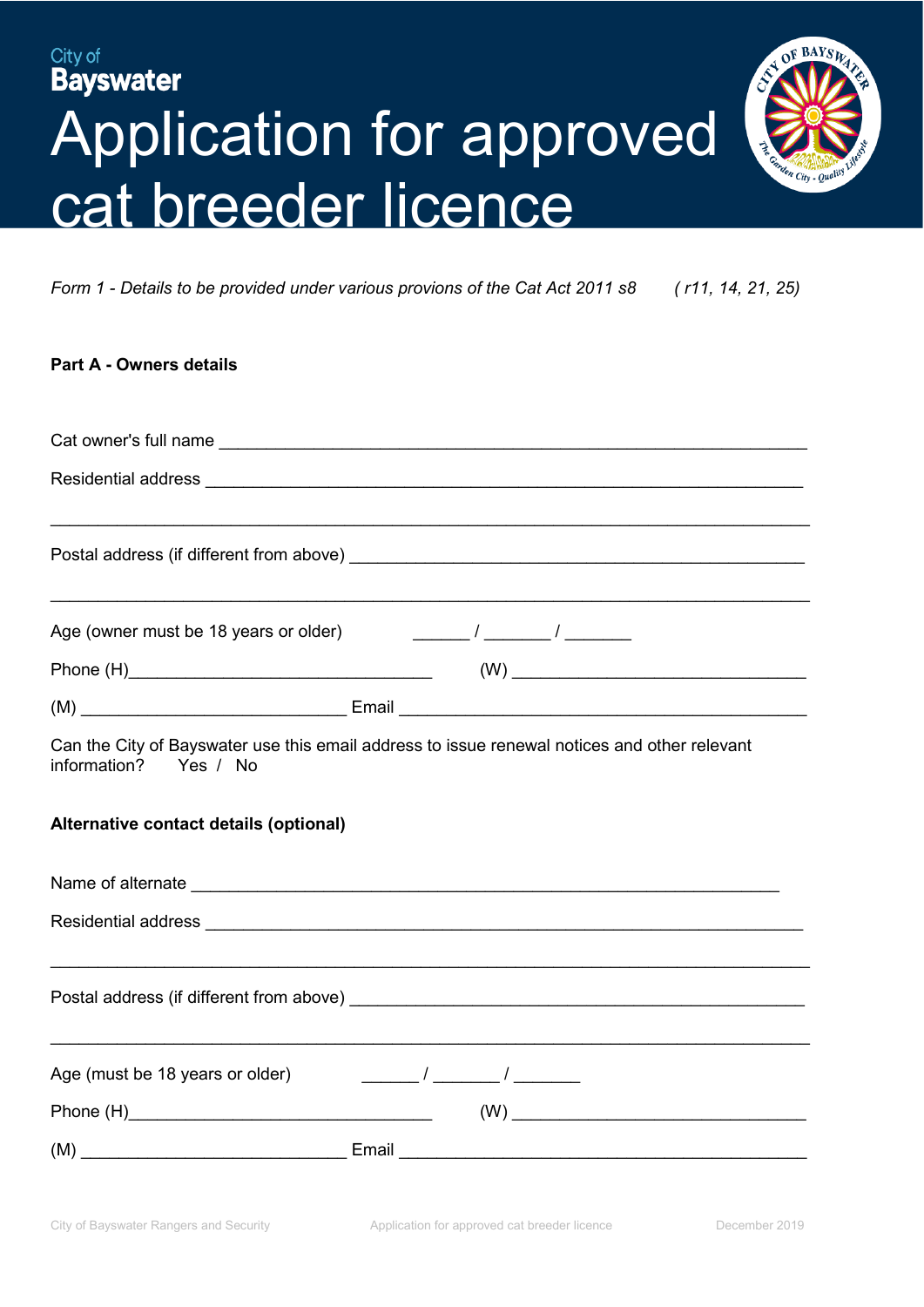# **Part B - Cat details**

| ,我们也不能在这里的人,我们也不能在这里的人,我们也不能不能不能不能不能不能不能不能不能不能不能。""我们的人,我们也不能不能不能不能不能不能不能不能不能不能不能<br>Number of cats to be locates at these premises _________________________________ |  |  |  |  |
|-----------------------------------------------------------------------------------------------------------------------------------------------------------------------|--|--|--|--|
|                                                                                                                                                                       |  |  |  |  |
|                                                                                                                                                                       |  |  |  |  |
|                                                                                                                                                                       |  |  |  |  |
|                                                                                                                                                                       |  |  |  |  |
| Is the cat sterilised Yes / No If No, is an exemption granted by a vet? Yes / No                                                                                      |  |  |  |  |
| Please give details of the exception including details of the issuing vet                                                                                             |  |  |  |  |
| ,我们也不能在这里的时候,我们也不能在这里的时候,我们也不能不能不能不能不能不能不能不能不能不能不能不能不能不能不能。""我们的是,我们也不能不能不能不能不能不能                                                                                     |  |  |  |  |
|                                                                                                                                                                       |  |  |  |  |
|                                                                                                                                                                       |  |  |  |  |
| Is the custodian a member of a prescribed exempt organisation Yes / No                                                                                                |  |  |  |  |
|                                                                                                                                                                       |  |  |  |  |
|                                                                                                                                                                       |  |  |  |  |
| Approved breeder Yes / No                                                                                                                                             |  |  |  |  |
|                                                                                                                                                                       |  |  |  |  |
| Part C - Notification of new owner                                                                                                                                    |  |  |  |  |
|                                                                                                                                                                       |  |  |  |  |
|                                                                                                                                                                       |  |  |  |  |
|                                                                                                                                                                       |  |  |  |  |
| Age (must be 18 years or older)<br>$\frac{1}{\sqrt{2\pi}}$ / $\frac{1}{\sqrt{2\pi}}$ / $\frac{1}{\sqrt{2\pi}}$                                                        |  |  |  |  |
|                                                                                                                                                                       |  |  |  |  |
| $(M)$ $\qquad \qquad$ Email $\qquad \qquad$ Email $\qquad \qquad$ Email $\qquad \qquad$ Email $\qquad \qquad$                                                         |  |  |  |  |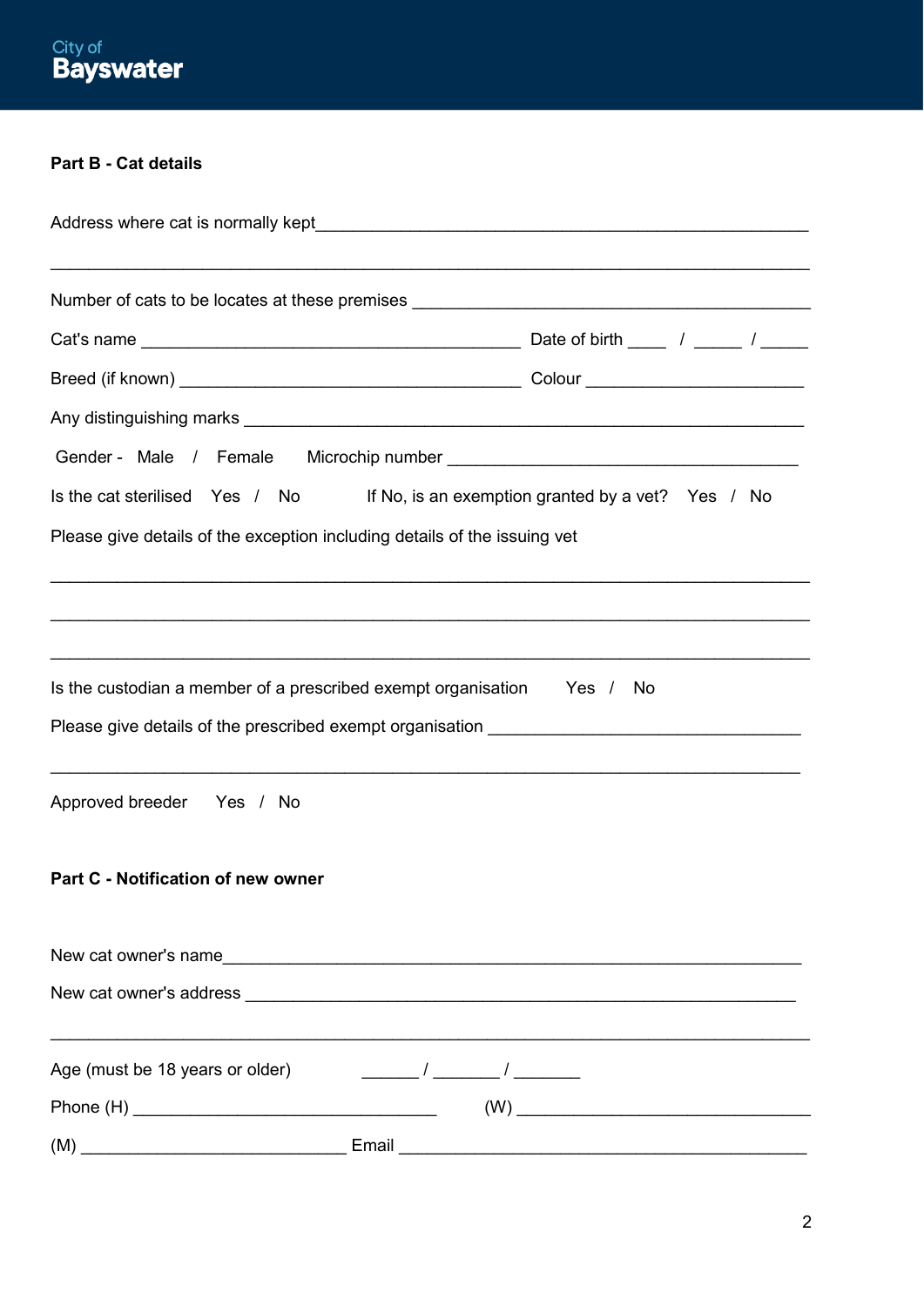#### **Part D - Registration**

Application or renewal for - 1 year  $\Box$ 3 years  $\Box$ Lifetime <sup>D</sup> Prescribed fee for - 1 year  $\Box$ 3 years  $\Box$  $L$ ifetime  $\Box$ Previous local government where cat was registered (if known)  $\_$  , and the set of the set of the set of the set of the set of the set of the set of the set of the set of the set of the set of the set of the set of the set of the set of the set of the set of the set of the set of th Registration number (to be issued by local government) \_\_\_\_\_\_\_\_\_\_\_\_\_\_\_\_\_\_\_\_\_\_\_\_\_ **Part E - Application for approved breeder** Application to be an approved breeder  $\Box$ Breed of cats to be breed **Exercise 2** and the set of cats to be breed **and the set of cats**  $\frac{1}{2}$ Number of breeding cats to be kept at the property \_\_\_\_\_\_\_\_\_\_\_\_\_\_\_\_\_\_\_\_\_\_\_\_\_\_\_\_\_ Description of facilities **Exercise 20** and the set of the set of the set of the set of the set of the set of the set of the set of the set of the set of the set of the set of the set of the set of the set of the set of th Membership of prescribed organisation **Example 2018** How many cats are intended to be bred at the premises

Are you a business or associated with a business for the purpose of making profit from the sale of cats? Yes / No

 $\_$  ,  $\_$  ,  $\_$  ,  $\_$  ,  $\_$  ,  $\_$  ,  $\_$  ,  $\_$  ,  $\_$  ,  $\_$  ,  $\_$  ,  $\_$  ,  $\_$  ,  $\_$  ,  $\_$  ,  $\_$  ,  $\_$  ,  $\_$  ,  $\_$  ,  $\_$  ,  $\_$  ,  $\_$  ,  $\_$  ,  $\_$  ,  $\_$  ,  $\_$  ,  $\_$  ,  $\_$  ,  $\_$  ,  $\_$  ,  $\_$  ,  $\_$  ,  $\_$  ,  $\_$  ,  $\_$  ,  $\_$  ,  $\_$  ,

If Yes, what business and premises will it operate from \_\_\_\_\_\_\_\_\_\_\_\_\_\_\_\_\_\_\_\_\_\_\_\_

Is / are the cat(s) secured in a confined area Yes / No